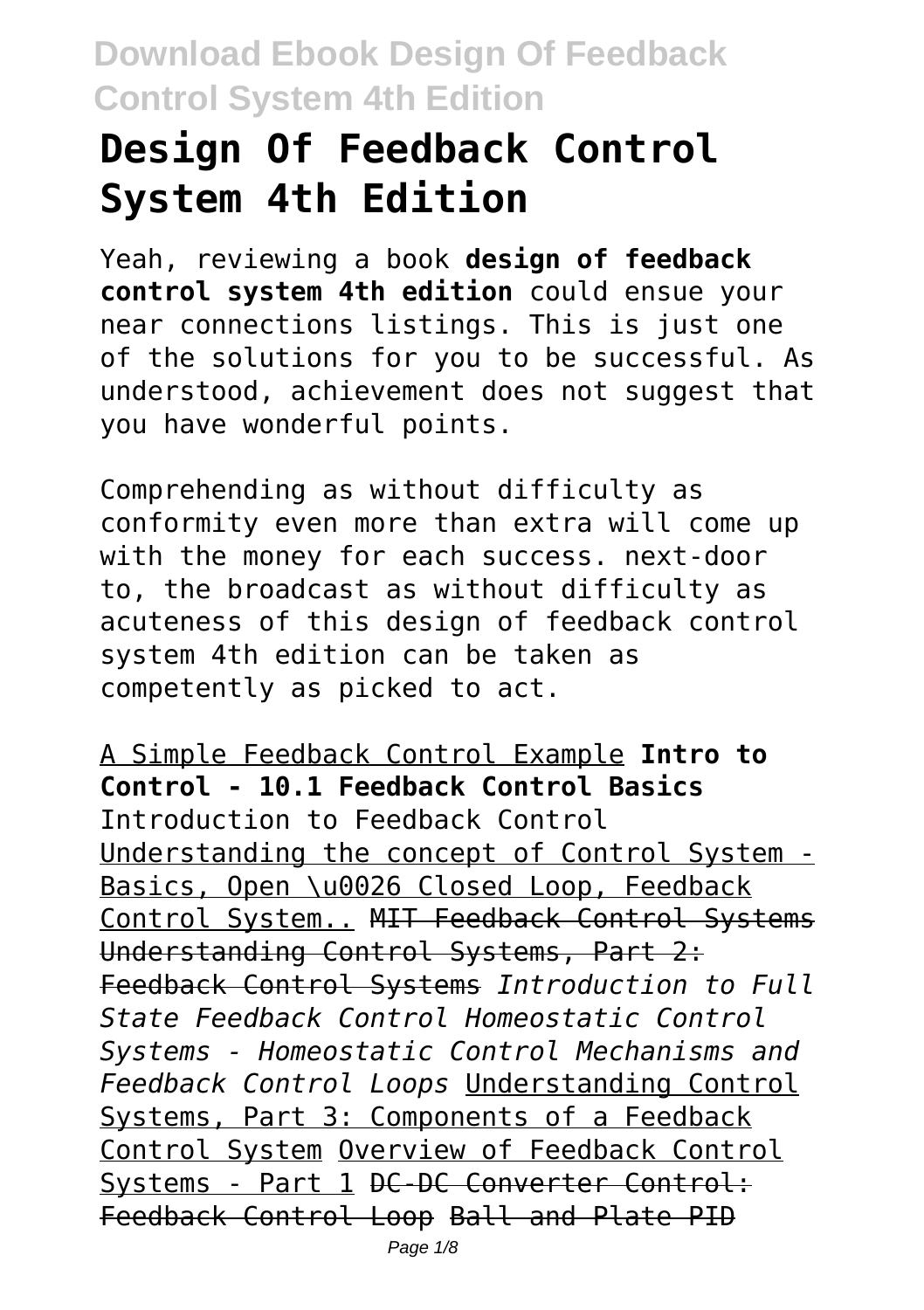control with 6 DOF Stewart platform *Feedback And Feedforward Control System Explained in detail | Difference*

Root Locus Method for Positive Feedback System | Example 1 | Control Systems | Kyrillos RefaatBasic AC-DC Converter Using Four Diodes Intro to Control - 11.3 PID Control Example Understanding Control Systems: Introduction *Open and Closed Loop Examples What is a PID Controller?*

Simple Examples of PID Control*Robotics: Open \u0026 Closed-loop Systems* Understanding Control Systems, Part 1: Open-Loop Control Systems

DC-DC Converter Control: Feedback Controller Lecture 1 -DESIGN OF STATE FEEDBACK CONTROLLER Control Systems Lectures -

Transfer Functions

Simulink Introduction (Control Systems Focus and PID)

Open Loop SystemsLec-26 The Performance of Feedback Systems Lec-19 Basic Principles of Feedback Control **Design Of Feedback Control System**

Experiment 81 - Design of a Feedback Control System. Experiment 81 - Design of a Feedback Control System. 201139030 (Group 44) ELEC273. May 9, 2016. Abstract This report discussed the establishment of open-loop system using FOPDT medel which is usually used to approximate high-order system, closed-loop system with di erent types of controllers, and systems under disturbance signal.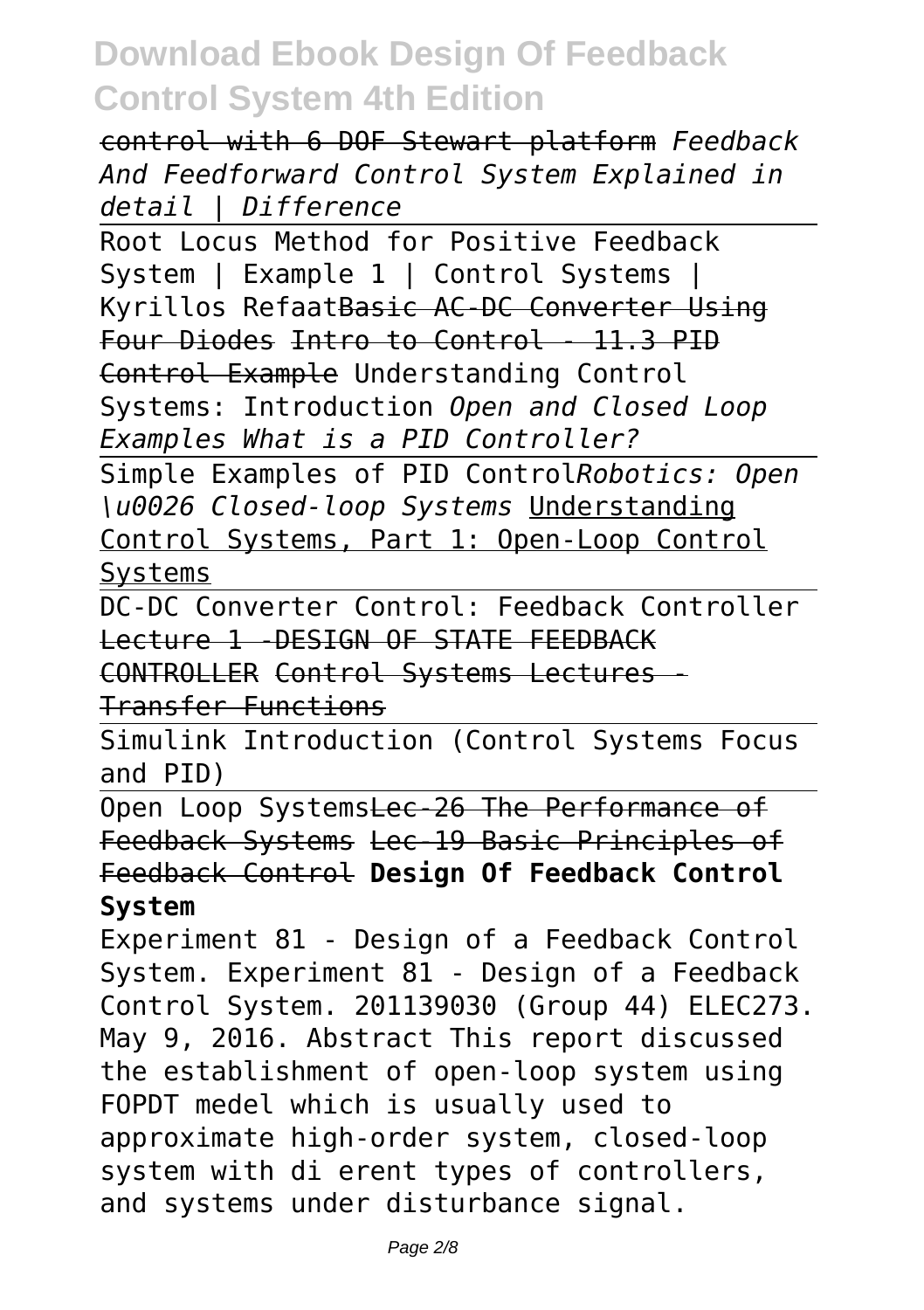#### **Experiment 81 - Design of a Feedback Control System**

1.3 Design of Feedback Control Systems. Feedback control systems must be designed to suit a predetermined purpose. Normally, only the controller can be appropriately designed, whereas the process and the sensor are predetermined or constrained. Feedback control systems can be designed to achieve specific behavior of the output variable, for example.

#### **Feedback Control Systems - an overview | ScienceDirect Topics**

Learn the process of analyzing and designing feedback control systems starting from a physical model of a system which will focus on everyday applications. Lectures are delivered by faculty who describe their real world experience with control system design and share their analysis from a variety of fields.

#### **Feedback Control Design | Stanford Online**

Buy Principles of Feedback Control: Feedback System Design v.1: Feedback System Design Vol 1 Volume 1 by Biernson, G (ISBN: 9780471821670) from Amazon's Book Store. Everyday low prices and free delivery on eligible orders.

### **Principles of Feedback Control: Feedback** System Design v.l <sub>*Page* 3/8</sub>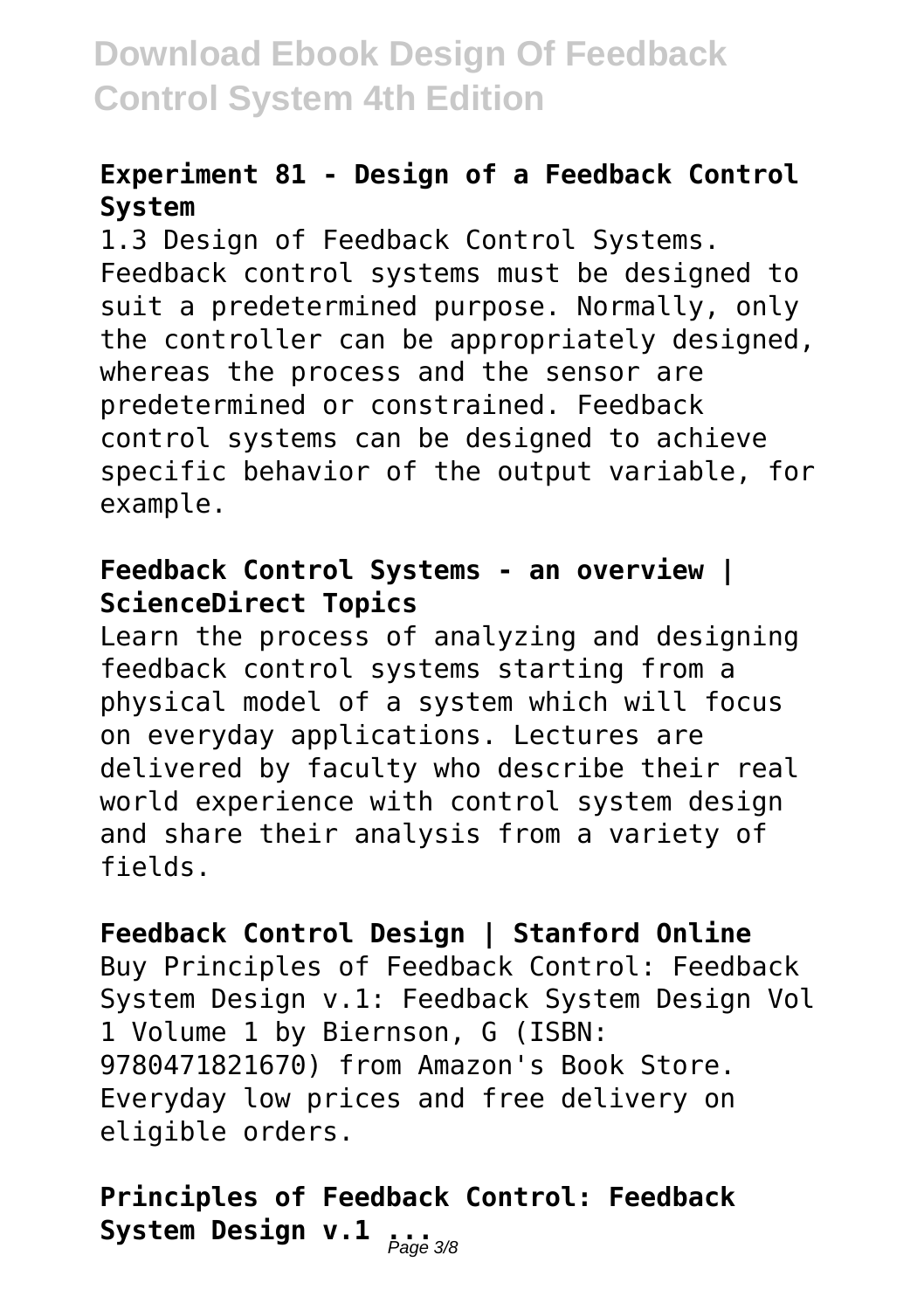Analysis and Design of Feedback Control Systems Feedback control systems are central to many advanced technologies such as robotics. In this photo, Mission Specialist Steve Robinson is anchored to a foot restraint on the International Space Station's robotic arm during a spacewalk. (Courtesy of NASA.)

#### **Analysis and Design of Feedback Control Systems ...**

An improved methodology for designing feedback control systems has been developed based on systematically shaping the loop gain of the system to meet performance requirements such as stability margins, disturbance attenuation, and transient response, while taking into account the actuation system limitations such as actuation rates and range.

#### **Practical Loop-Shaping Design of Feedback Control Systems**

There are two main types of feedback control systems: negative feedback and pos-itive feedback. In a positive feedback control system the setpoint and output values are added. In a negative feedback control the setpoint and output values are subtracted. As a rule negative feedback systems are more stable than positive feedback systems. Negative

# **8. FEEDBACK CONTROL SYSTEMS** Page 4/8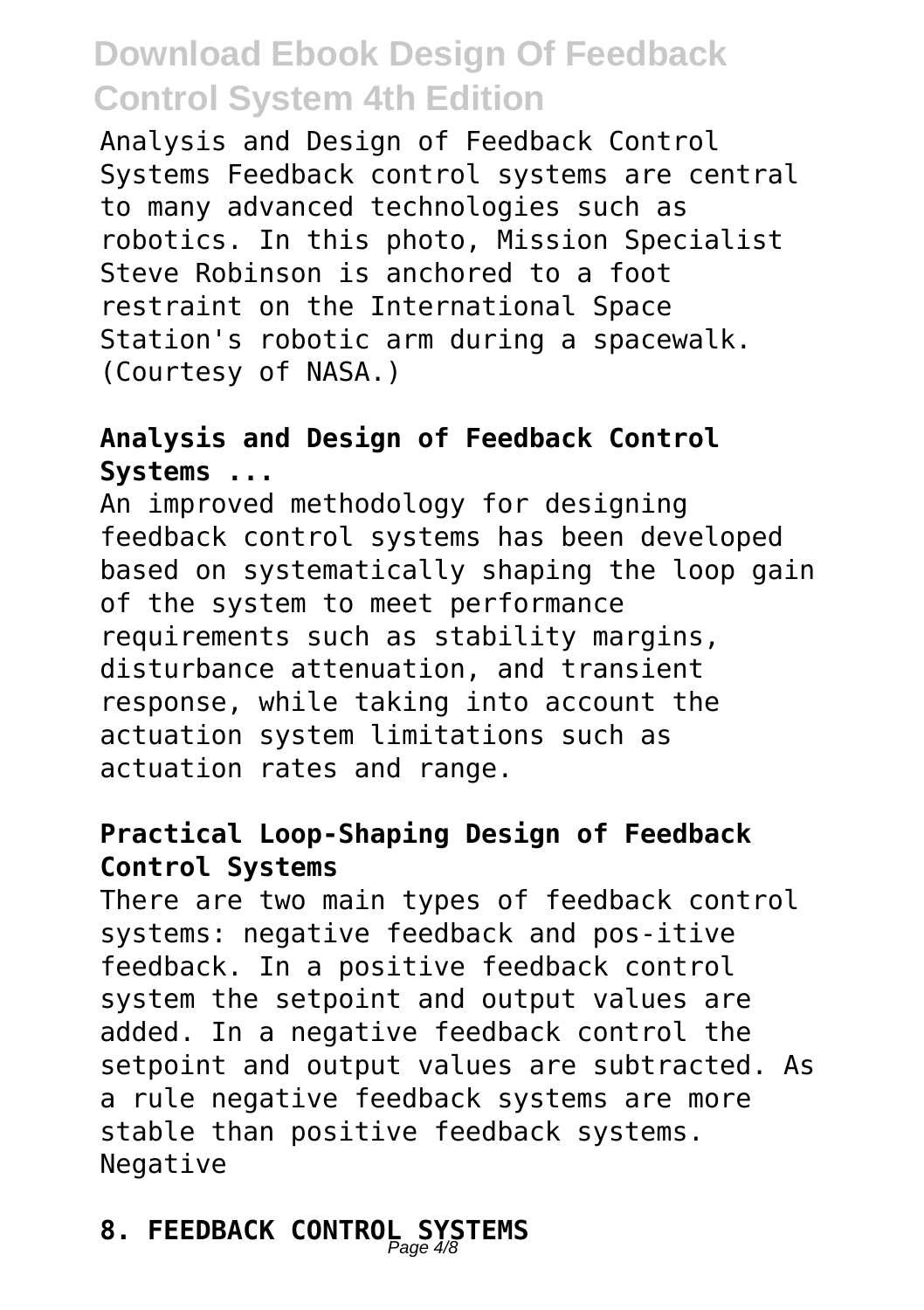Shunt-Series Feedback Systems. Shunt-Series Feedback, also known as shunt current feedback, operates as a current-current controlled feedback system. The feedback signal is proportional to the output current, Io flowing in the load. The feedback signal is fed back in parallel or shunt with the input as shown. Shunt-Series Feedback System

**Feedback Systems and Feedback Control Systems** The design of feedback control systems is then introduced together with the ideas of disturbance rejection, multivariable systems and design tradeoffs. The lectures are complemented by a set of in-depth design examples in which the techniques presented in the course material are used to solve real problems.

#### **SESA3030 | Aerospace Control Design | University of ...**

Feedback Control System Design 2.017 Fall 2009 Dr. Harrison Chin 10/29/2009

**Control System Design - MIT OpenCourseWare** Control sys tems with feedback are most commonly k nown as to as closed-loop control sy stems. The terms closed-loop control and feedback control are synonymous in nature.

**(PDF) Control Systems in Robotics: A Review** The PID controller is probably the most-used feedback control design. If u (t) is the control signal sent to the system, y (t) is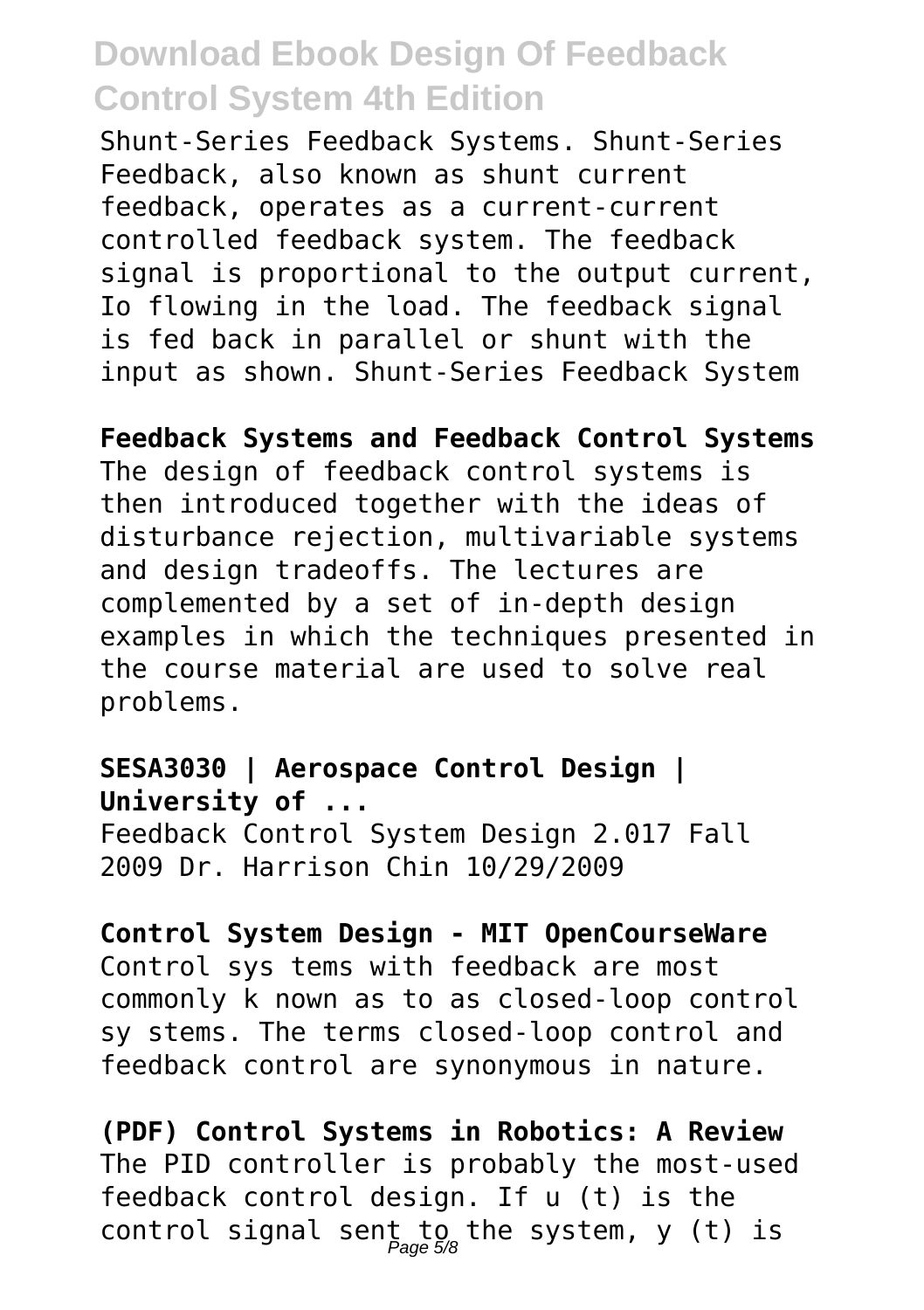the measured output and r (t) is the desired output, and  ${\displaystyle {\{\displaystyle {\langle {\rm{displavstyle}~e~(t)=r~(t)-y~(t)}\}~\} }}$ is the tracking error, a PID controller has the general form

#### **Control theory - Wikipedia**

A feedback is a common and powerful tool when designing a control system. Feedback loop is the tool which take the system output into consideration and enables the system to adjust its performance to meet a desired result of system. In any control system, the output is affected due to change in environmental condition or any kind of disturbance.

#### **Control System | Closed Loop Open Loop Control System ...**

In many control system designs, it is possible to use either open loop control or feedback control. Feedback control systems measure the system parameter being controlled and use that information to determine the control actuator signal. Open loop systems do not use feedback. All the systems described in Table 1.1 use feedback control.

#### **Control System Basics | Ledin Engineering, Inc.**

The design of feedback control systems up through the Industrial Revolution was by trial-and-error together with a great deal of engineering intuition. Thus, it was more of an art than a science. In the mid 1800's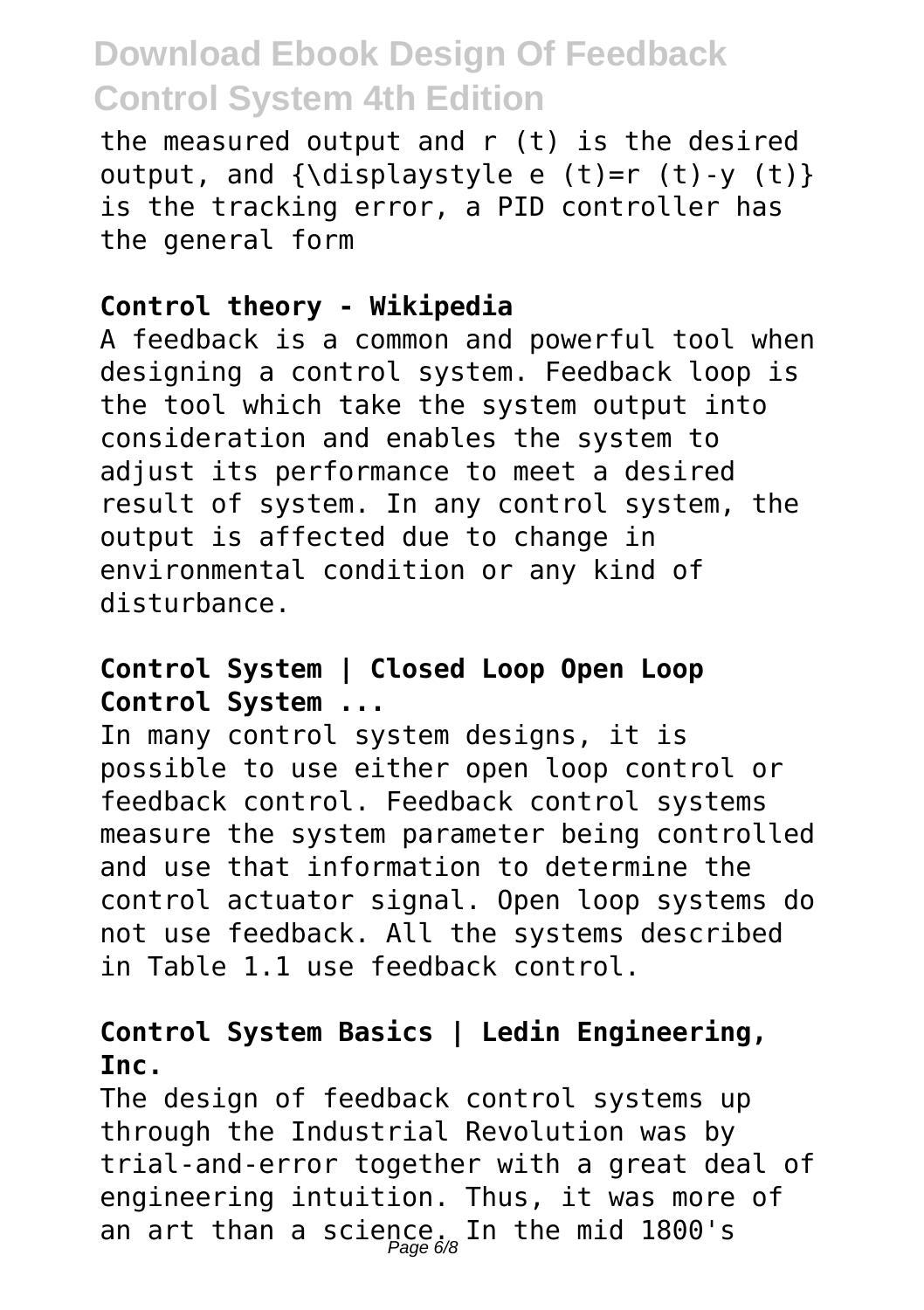mathematics was first used to analyze the stability of feedback control systems.

#### **A brief history of feedback control - Chapter 1**

Design of Feedback Control Systems for Unstable Plants with Saturating Actuators' by Petros Kapasouris \* Michael Athans Gunter Stein \*\* Room 35-406 Laboratory for Information and Decision Systems Massachusetts Institute of Technology Cambridge, MA 02139 Key Words -Automatic Control Systems, Nonlinear Control, Multivariable Control.

#### **Design of Feedback Control Systems for Unstable Plants ...**

This project covers the design of versatile feedback control system components for laserbased additive manufacturing machines to aid in the investigation of feedback control in SLS. Two separate SLS testbeds are used as platforms for development to verify that the components can be adapted for use across different machines.

#### **"Design of Versatile Feedback Control System Components ...**

Control Systems can be classified as open loop control systems and closed loop control systems based on the feedback path. In open loop control systems, output is not fed-back to the input. So, the control action is independent of the desired output. The